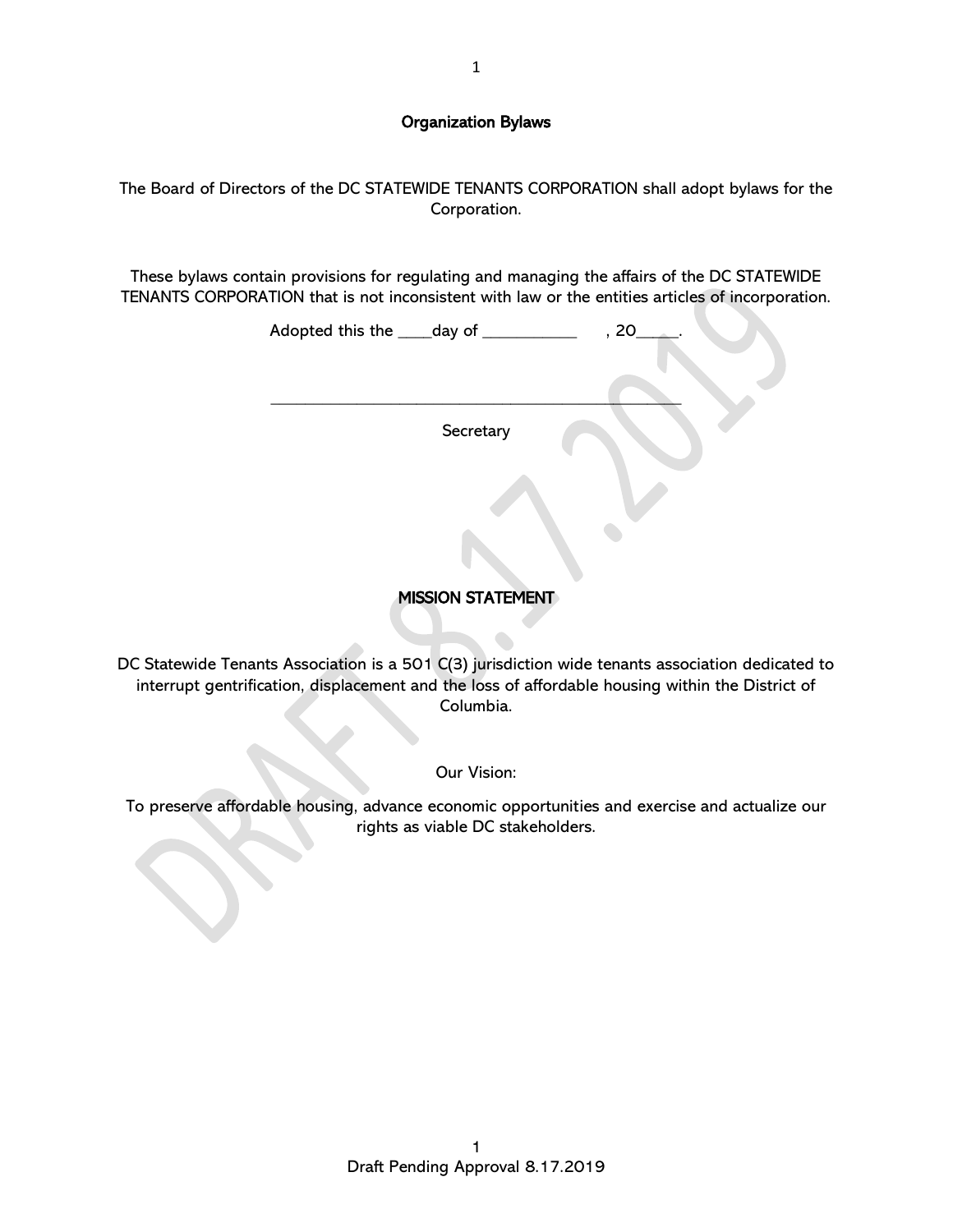#### Article I:

## NAME & FISCAL YEAR

Section 1.01 Name. The name of the Corporation is the DC STATEWIDE TENANTS ASSOCIATION., hereinafter referred to as the "The Corporation." It shall be a non-profit organization incorporated under the laws of Washington, District of Columbia (Washington DC). The principal office of the Corporation, Inc. shall be in Washington, District of Columbia.

Section 1.02 Fiscal Year. The Corporation's Fiscal Year shall be from January to December.

#### Article II:

#### **PURPOSE**

Section 2.01 Purpose. The purposes for which the corporation is organized are to promote educational and charitable works to the tenant Corporations within the District of Columbia within the meaning of section 501(c)(3) of the Internal Revenue Code, including but not limited to: (1) providing affordable housing advocacy, nonprofit development and or small business enterprise/ social beneficial for profit development, organizing, educational training via workshops, conferences and events, fair housing, residents rights and responsibilities, relocation, demolition/disposition and resident council leadership development, section 3 oversight and technical assistance and compliance, and self-sufficiency programming, consultancy, development and overall capacity building and economic development strategy.

Section 2.02 Net Earnings. No part of the net earnings of the corporation shall inure to the benefit of, or be distributable to its members, trustees, officers, or other private persons, except that the corporation shall be authorized and empowered to pay reasonable compensation for services rendered and to make payments and distributions in furtherance of the purposes set forth. No substantial part of the activities of the corporation shall be the carrying on of propaganda, or otherwise attempting to influence legislation, and the corporation shall not participate in, or intervene in (including the publishing or distribution of statements) any political campaign on behalf of or in opposition to any candidate for public office. Notwithstanding any other provision of these articles, the corporation shall not carry on any other activities not permitted to be carried on (a) by a corporation exempt from federal income tax under section  $501(c)(3)$  of the Internal Revenue Code, or the corresponding section of any future federal tax code, or (b) by a corporation, contributions to which are deductible under section 170(c)(2) of the Internal Revenue Code, or the corresponding section of any future federal tax code.

#### Article III:

### OFFICES AND REGISTERED AGENT

Section 3.01 Offices: The principal office of the Corporation shall be located at 2301 11TH Street, NW Unit #204 Washington, DC 20001. The Corporation may maintain additional offices at other locations within the District of Columbia as the Board of Directors may designate.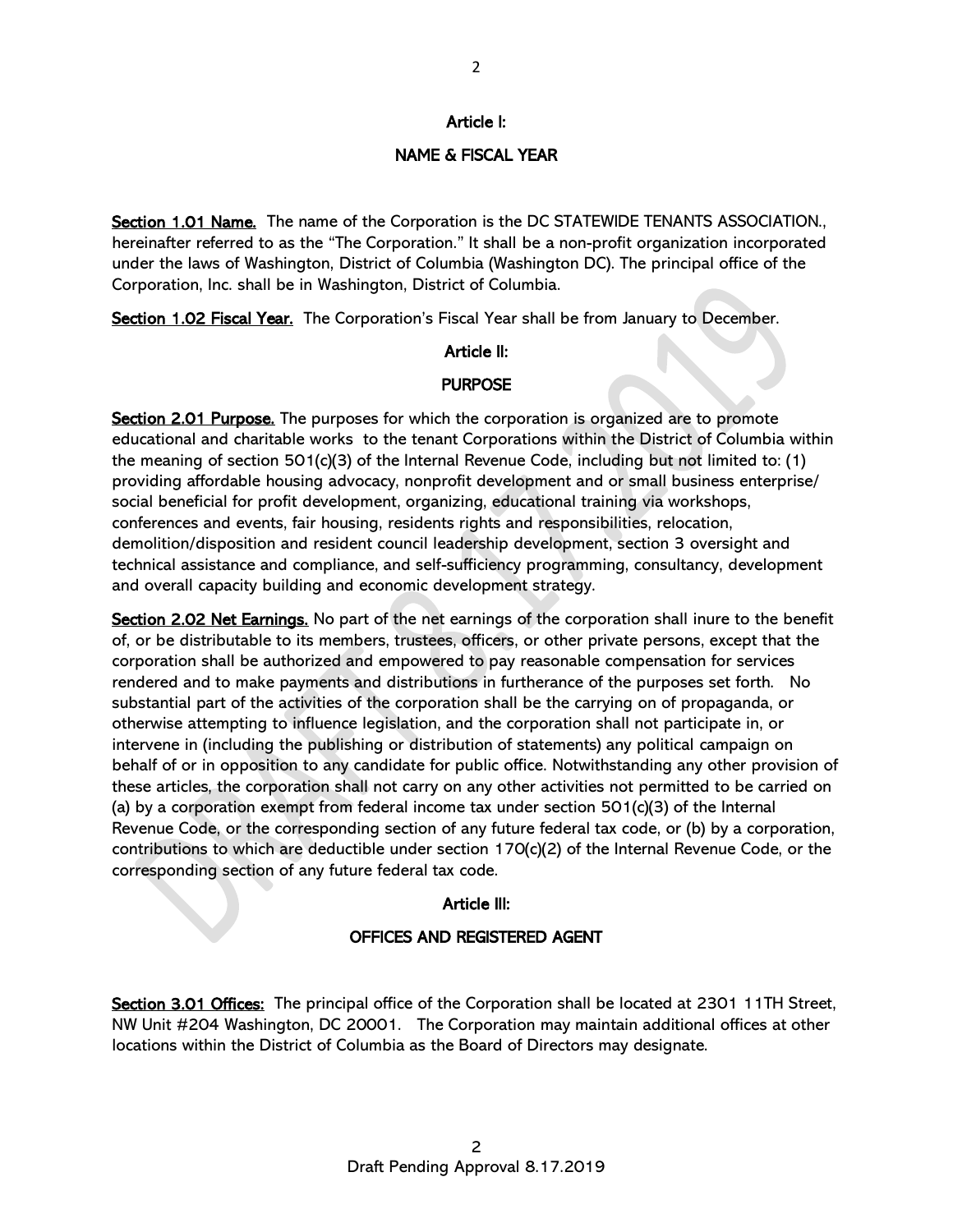Section 3.02 Registered Agent: The Corporation shall designate a person to serve as the registered agent for the District of Columbia. The Board of Directors may change the registered agent from time to time.

## Article IV:

### GENERAL MEMBERSHIP

Section 4.01: Purpose: General Membership will serve as advisory board members to the Corporation and advise the Directors/Officers in all areas of DCSTA operations, including but not limited to occupancy, overall management, development partners, policies to address, on-site resident services, property and modernization priorities, maintenance, security, resident training, resident employment, social services, and to discuss problems, plan, activities and review the fiscal and operational health and progress of DCSTA.

Section 4.02: General Powers: The general powers of membership consists of an advisory capacity only. General members shall have no voting power, however can advise and assist the DCSTA Board of Directors on all matters as necessary and required by the DCSTA Directors/Officers.

Section 4.03: Eligibility for General Membership: General Membership in the Corporation shall be open to all tenant associations registered and or organized/unregistered within the District of Columbia. Eligibility is to be without regard to race, creed, age, religion, color, national origin, ethnicity, gender, disability, military status, sexual orientation, or political views.

Section 4.04: Restrictions of General Members: No general member of the Corporation may use or permit the use of the name of the Corporation or any information obtained through membership in the Corporation for commercial, political, or any other purpose inconsistent with these Bylaws or the Corporation's Articles of Incorporation.

Section 4.05: Transfer of General Membership: General Membership in the Corporation is neither transferable nor assignable.

# ARTICLE V:

## GENERAL MEMBERSHIP MEETINGS

Section 5.01: General Membership Meeting: General meetings shall be held quarterly at a time and place designated by the Executive Board of Directors. These meetings are for general information purposes for all Tenant Associations (TA). TA's may request a meeting between with members of the Board of Directors as necessary/

Section 5.02 General Special Meetings. A special general meeting of the membership may be called by the President or by a majority of the Executive Board of Directors as deemed necessary.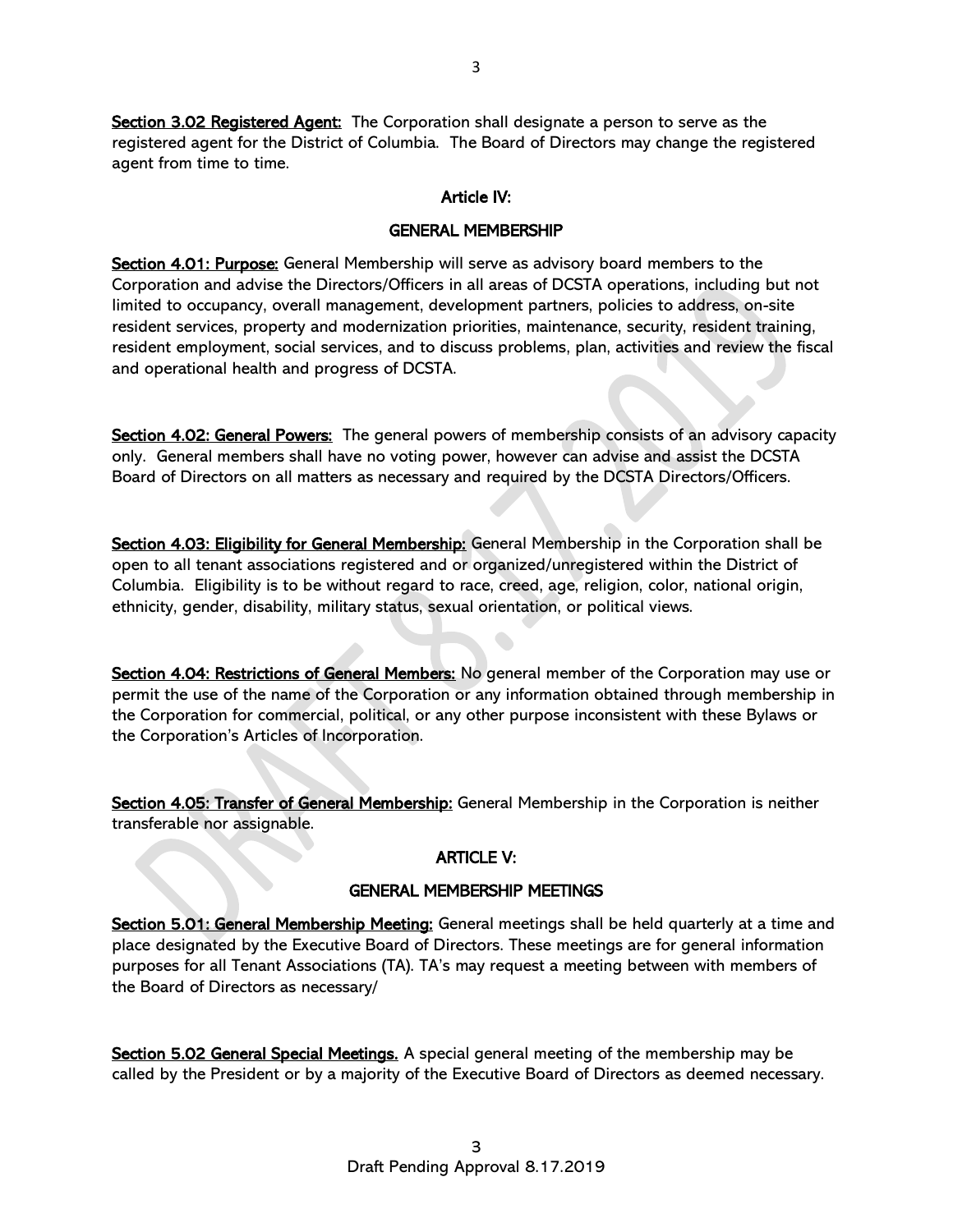Notification and purpose of the special general meeting shall be within five (5) days advance written, email or telephone notice to all general members of the Corporation.

Section 5.03: General Meeting Agenda. The President shall prepare the agenda for general and special meetings of the general membership. Any member may suggest an item to be added to the agenda by submitting the item in writing to the Executive Board of Directors at least three to five business (3-5) days in advance of the general membership meeting. Any member of the Corporation may make a motion to add an item to the board, general or special agendas at those respective meetings. Adoption of the motion requires a second and majority vote.

Section 5.04: General Meeting Quorum. General Membership meetings have no quorum. Unless otherwise specified in these bylaws, advising of the Corporation shall be made by a majority vote of those members present at any meeting.

Section 5.07: General Meeting Procedures: All Meetings (General and Executive) Meetings shall follow Roberts Rules of Order in all areas not covered by the bylaws.

## Section 5.08: Order of General Business Meetings:

- Roll Call
- Agenda
- Old Business
- New Business
- Announcements and Events
- Adjournment

# ARTICLE VI:

# BOARD OF DIRECTORS

Section 6.01: Composition of the Board: The Executive Board of Directors hereinafter referred to as the Board of Directors shall be composed of seven (7) members.

Section 6.02: Purpose: The Board of Directors (BOD) shall be responsible for organizing, promoting educational and charitable works to the tenant associations within the District of Columbia within the meaning of section 501(c)(3) of the Internal Revenue Code, including but not limited to: (1) providing affordable housing advocacy, nonprofit development and or small business enterprise/ social beneficial for profit development, organizing, educational training via workshops, conferences and events, fair housing, residents rights and responsibilities, relocation, demolition/disposition and resident council leadership development, section 3 oversight and technical assistance and compliance, and self-sufficiency programming, consultancy, development and overall capacity building and economic development strategy.

Section 6.03: Board of Director Powers and Duties: All corporate powers shall be exercised by and under the authority of, and the business and affairs of the Corporation shall be managed under the direction of, the Board of Directors.

• No Board of Director member or officer shall enter into any agreement with vendors or other business entities without the knowledge and approval from the majority vote (⅔) of the Board of Directors.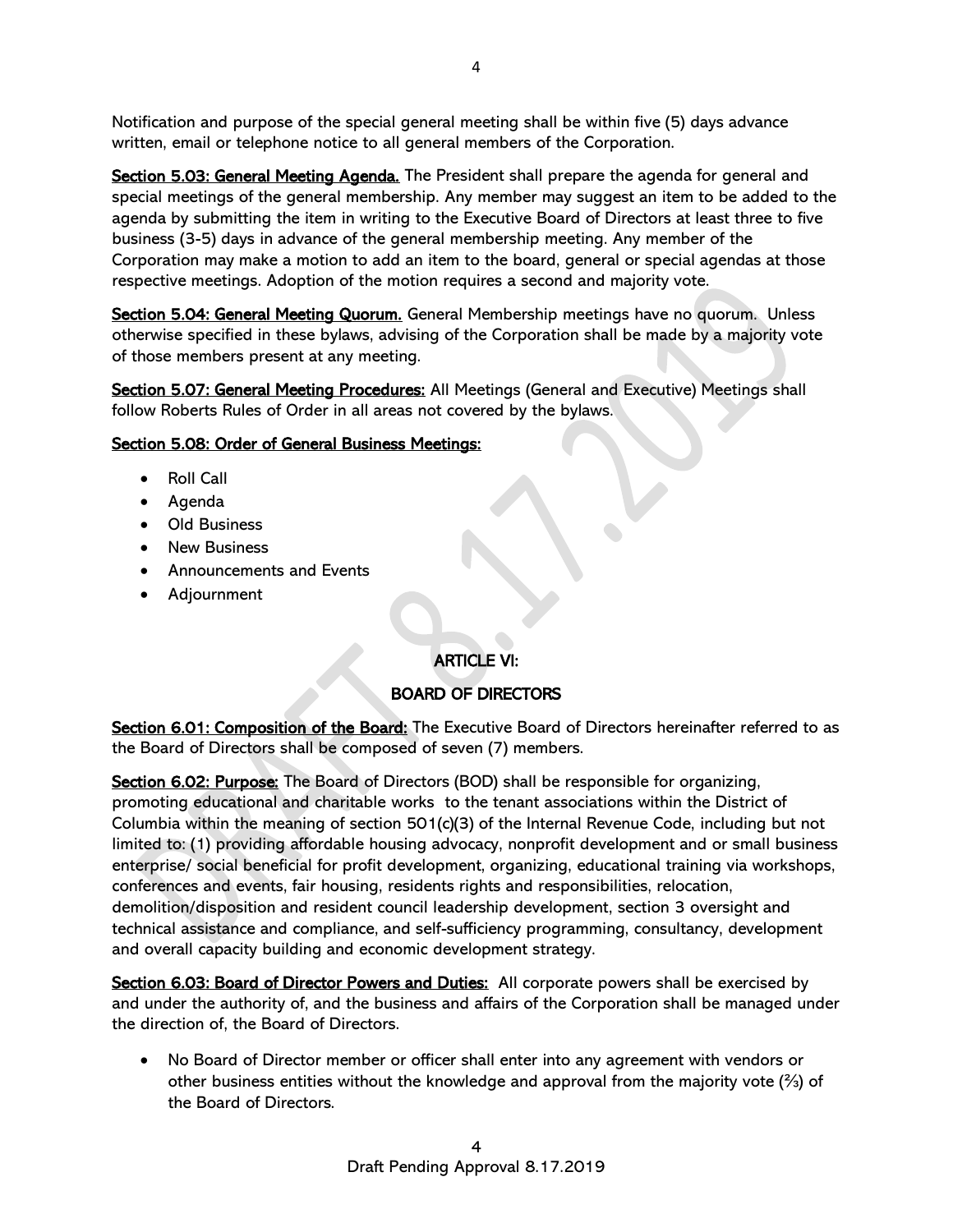Section 6.04 Eligibility of Board of Directors Board of Directors shall be appointed and or voted on by a majority vote of the Board of Directors. Eligibility is to be without regard to race, creed, age, religion, color, national origin, ethnicity, gender, disability, military status, sexual orientation, or political views.

Section 6.05: Restrictions of Board of Directors. No Board of Directors of the Corporation may use or permit the use of the name of the Corporation or any information obtained through membership in the Corporation for commercial, political, or any other purpose inconsistent with these Bylaws or the Corporation's Articles of Incorporation.

Section 6.06: Transfer of Executive Membership: Executive Membership in the Corporation is neither transferable nor assignable.

Section 6.07: Terms / Roles of Executive Directors. Executive board members shall serve the following terms.

| President/CEO                     | Two (2) Years |
|-----------------------------------|---------------|
| Vice President/COO                | One (1) Year  |
| Secretary/CAO                     | Two (2) Years |
| Treasurer/CFO                     | One (1) Year  |
| Member at Large/Assistant Officer | Two (2) Years |
|                                   |               |

All terms are eligible for re-election for up to five consecutive terms.

# Roles:

# The Board Chair (a voting director)

shall convene regularly scheduled board meetings and general body meetings, shall appointed committee members, provides leadership to the Board of Directors who sets policy, develops the agenda, assist in strategic planning with the Board of Directors, helps guide and mediate board action, ensures Board of Directors are aware of their roles and responsibilities and seeks out technical assistance and support when necessary.

# The Vice Chair (a voting director)

shall chair committees on special projects as designated by the Board of Directors and serve in the absence of the Board Chair and carry out all other duties assigned by the Board of Directors.

# The Directors at Large (voting directors)

shall attend board meetings and important related meetings. Make serious commitment to participate actively in the work of the Board. Volunteers for and willingly accepts assignments and completes them thoroughly and on time. Stays informed about board matters, prepares well for meetings, and reviews, comments and approve minutes, agendas and reports. These are the expectations of all Board of Directors.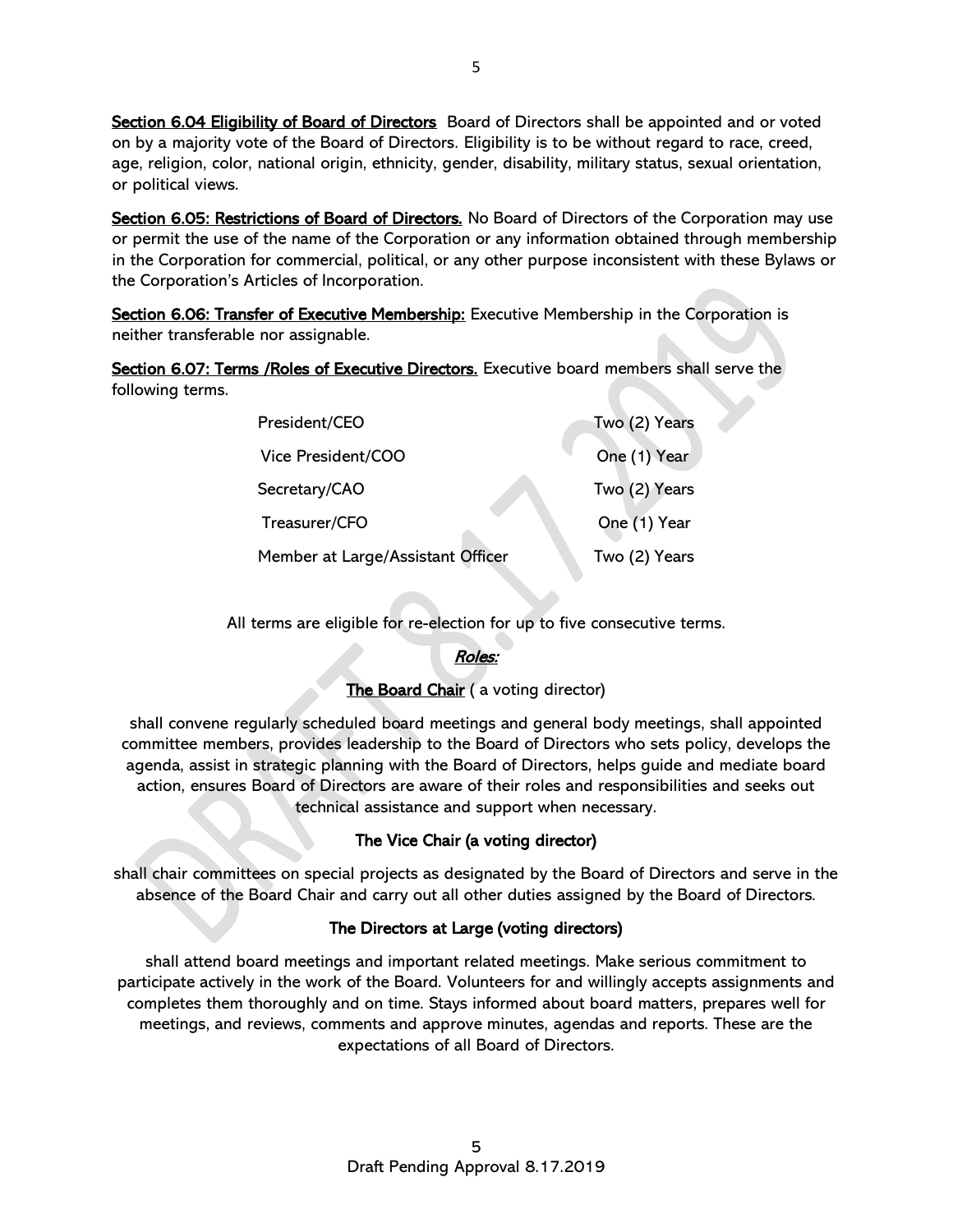Section 6.08: Election Procedures of Board of Directors: All Board of Directors are nominated, appointed and approved by a ⅔ majority vote of the Board of Directors.

Section 6.10: Removal. Any Executive Board of Director may be removed from office with cause by at least two-thirds (2/3) vote of the current Executive Board of Directors. An Executive director may not be removed by the Executive board at a meeting unless the notice (agenda) of such meeting states that the purpose, or one of the purposes, of the meeting is removal of the director. Such meeting notice must be given at least five (5) days in advance.

## Causes for Removal:

- A board member may be removed from the board due to excess absences, i.e., no more than three consecutive absences (without prior notice to the president or secretary) from board meetings in a year.
- A board member may be removed for violating the confidentiality policy.
- A board member may be removed for violating any corporations governing policies.

Section 6.11 Vacancies. A vacancy occurring on the Executive Board of Directors may be filled by a 2/3 vote of the remaining directors. The officer appointed and approved to such vacancy shall serve for the remainder of the term of the director he or she replaced.

Section 6.12: Resignations. Any Board of Director/officer may resign at any time by giving written notice to the Board, the President or the Secretary. Resignations from the board must be in writing. Such resignation shall take effect on the date of receipt of such notice.

Section 6.13: Special Appointments. The Board of Directors may elect officers as the affairs of the Corporation may require, each of whom shall hold office for such period, have such authority and perform such duties as the Board of Directors may, from time to time determine.

Section 6.14 Compensation. The Executive Board of Directors shall not receive any stated salary for their services as directors. However, by resolution of the board of directors, a fixed sum and expenses of attendance, if any, may be allowed to directors for attendance at each quarterly, regular or special meeting of the board of directors or of any committee of the board of directors; but nothing contained in these bylaws shall be construed to prevent any director from serving the corporation in any capacity and receiving compensation for those services.

It is also agreed that salaried officers cannot vote on their own compensation and that compensation decisions shall be made by a separate committee to make such decisions.

# ARTICLE VII:

# EXECUTIVE BOARD VOTING

Section 8.01: Voting Rights: Each member shall be entitled to one (1) vote to conduct business transactions. Such transactions shall take place during face to face, telephone and or electronic voting.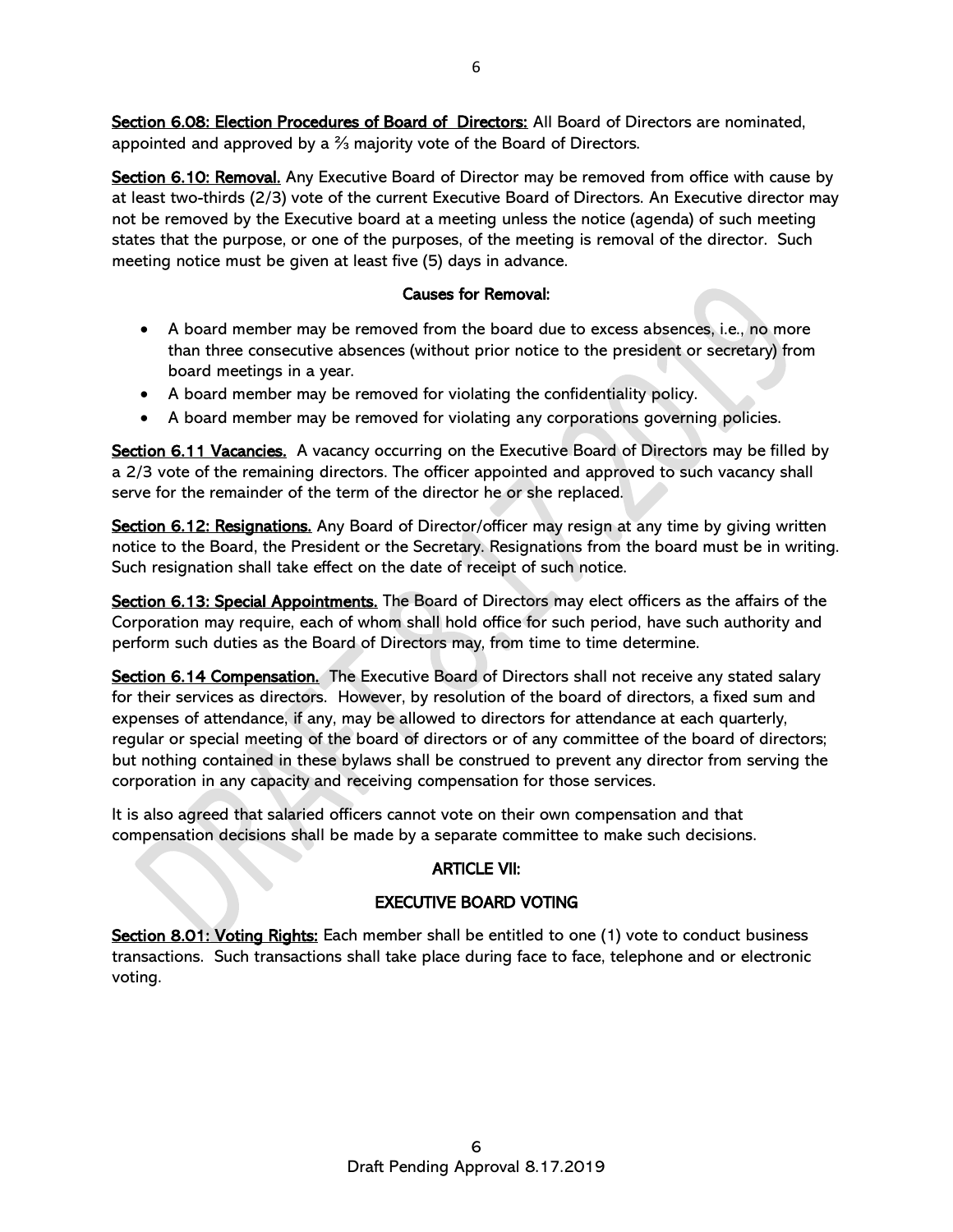## ARTICLE IX:

### EXECUTIVE BOARD MEETINGS

Section 9.01: Executive Meetings and Notice: Executive meetings shall be held on the 1st Monday of every month (unless otherwise deemed necessary i.e. holidays), at a time and place designated by the Executive Board of Directors. A notice/agenda will be furnished to directors within 3 to 5 days of the scheduled meeting.

Section 9.02: Holding Special meetings: Special meetings of the Executive Board shall be called upon at the request of the President or two-thirds (2/3) vote of the Board members. Notices of special meetings shall be sent out by the Secretary to members/at least 48 to 72 hours in advance unless there is an emergency meeting called. In the case of an emergency meeting, the secretary must contact each board member in writing, by telephone, text or email at least 24 hours in advance.

Section 9.03: Quorum: At least two-thirds (2/3) members of the executive board must be present for action to be taken on consent items and business transactions. All actions require proper motions to pass.

# ARTICLE X

#### **OFFICERS**

Section 10.01: Officers Powers and Duties: The officers of the corporation shall be appointed and approved by the executive board of directors at any meeting of the board of directors. Each officer shall hold office until the officer's successor is elected and qualified or until the officer's death, resignation or removal in the manner hereinafter provided. Appointment of an officer shall not of itself create contract rights between the corporation and that officer.

Section 10.02: Removal and Resignation: Any officer may be removed by the board of directors if in its judgement the best interest of the corporation would be served thereby, but the removal shall be without prejudice to the contract rights, if any, of the person so removed. Any officer of the corporation may resign at any time by giving written notice of the resignation to the board of directors, the chairman of the board, the president or the secretary. Any resignation shall take effect at the time specified therein or, if the time when it shall become effective is not specified therein, immediately upon its receipt.

Section 10.03: Vacancies: A vacancy in any office may be filled by the board of directors for the balance of the term.

Section 10.04 Eligibility of Officers. Officers of the Corporation shall be open to qualified Tenants of the District of Columbia and approved by the Board of Directors. Eligibility is to be without regard to race, creed, age, religion, color, national origin, ethnicity, gender, disability, military status, sexual orientation, or political views.

Section 10.05: President/Chief Executive Officer: The President / Chief Executive Officer (CEO) of the corporation and shall in general supervise and control all of the business and affairs of the corporation. The President shall preside at all meetings of the membership. Unless the President /CEO is not a member of the board of directors, the CEO shall preside at all meetings of the board of directors and shall be an ex officio member of all committees that may, from time to time, be constituted by the board of directors. The CEO may execute any deed, mortgage, bond, contract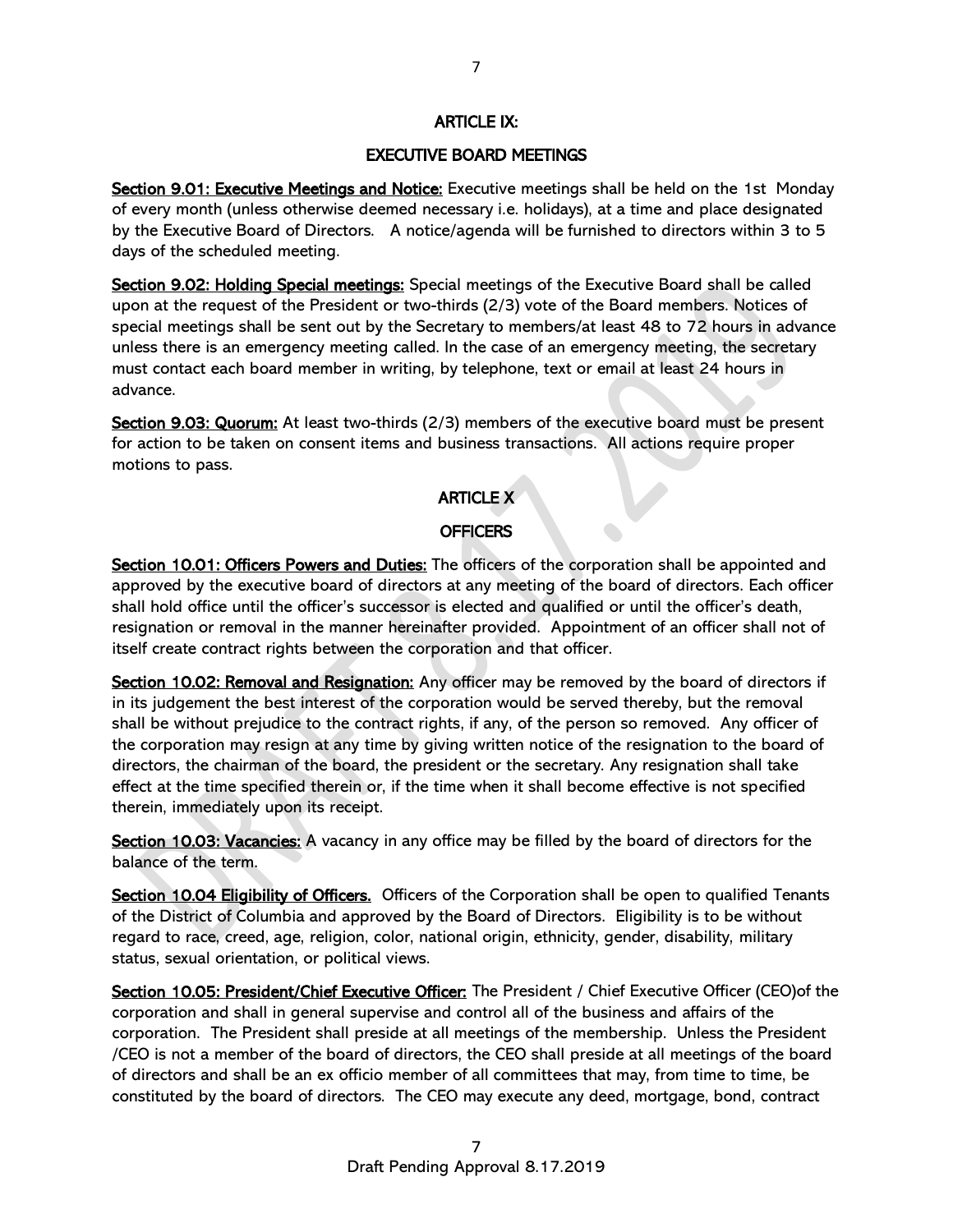or other instrument which the board of directors has authorized to be executed, except in cases where execution is expressly delegated by the board of directors or by these bylaws to some other officer or agent of the corporation or shall be required by law to be otherwise executed; and in general shall perform all duties incident to the office of CEO and any other duties prescribed by the board of directors from time to time.

Section 10.06: Vice President/COO: In the absence of the president, or in the event of a vacancy in that office, the vice president shall perform the duties of the president and when so acting, shall have all the powers of and be subject to all the restrictions of the president and shall perform all duties assigned from time to time by the president or by the board of directors. The board of directors may designate one or more vice presidents as executive vice president or as vice president for particular areas of responsibility, including a vice president of finance who shall and direct the organizations financial policies and oversee all financial functions including accounting, budget, credit, insurance, tax and treasury.

Section 10.07: Secretary/Chief Administrative Officer (CAO): The CAO shall (a) keep the minutes of the proceedings of the general body membership meetings, the board of directors and committees of the board of directors in one or more books provided for that purpose; (b) see that all notices are duly given in accordance with the provisions of these bylaws or as required by law; (c) be custodian of the corporate records and of the seal of the corporation; (d) keep a register of the post office addresses, telephone numbers and fax numbers furnished to the secretary by the members; and (e) in general perform all other duties assigned from time to time by the president or by the board of directors.

Section 10.08: Treasurer/Chief Financial Officer: The Assistant Treasurer shall have custody of the corporate funds and securities and shall keep full and accurate accounts of receipts and disbursements in books belonging to the corporation and shall deposit all moneys and other valuable effects in the name and to the credit of the corporation in those depositories designated by the board of directors.

If required by the board of directors, the treasurer shall give the corporation a bond in an amount and with a surety or sureties which are satisfactory to the board of directors for the faithful performance of the duties of this office and for the restoration to the corporation, in the case of the treasurer's death, resignation, retirement or removal from officer, of all books, papers, vouchers, money and other property of whatever kind in the treasurer's possession or control belonging to the corporation.

The Treasurer/ Chief Financial Officer (CFO) shall oversee all aspects of the organization's accounting function. The CFO is responsible for planning and directing ledger accounts, financial statements, and cost control systems. The CFO leads and directs the work for others. The CFO shall disburse the funds of the corporation as ordered by the board of directors, taking proper vouchers for disbursements, and shall render to the president and board of directors, at the regular meetings of the board of directors or whenever they may require it, an account of all transactions as treasurer and of the financial condition of the corporation.

Section 10.10: Assistant Secretaries and Assistant Treasurers: The assistant secretaries and assistant treasurer, in general shall perform the duties assigned to them by the secretary or treasurer, respectively, or by the president or the board of directors. The assistant treasurer shall, if required by the board of directors, give bonds for the faithful performance of their duties in amounts and with a surety or sureties which are satisfactory to the board of directors.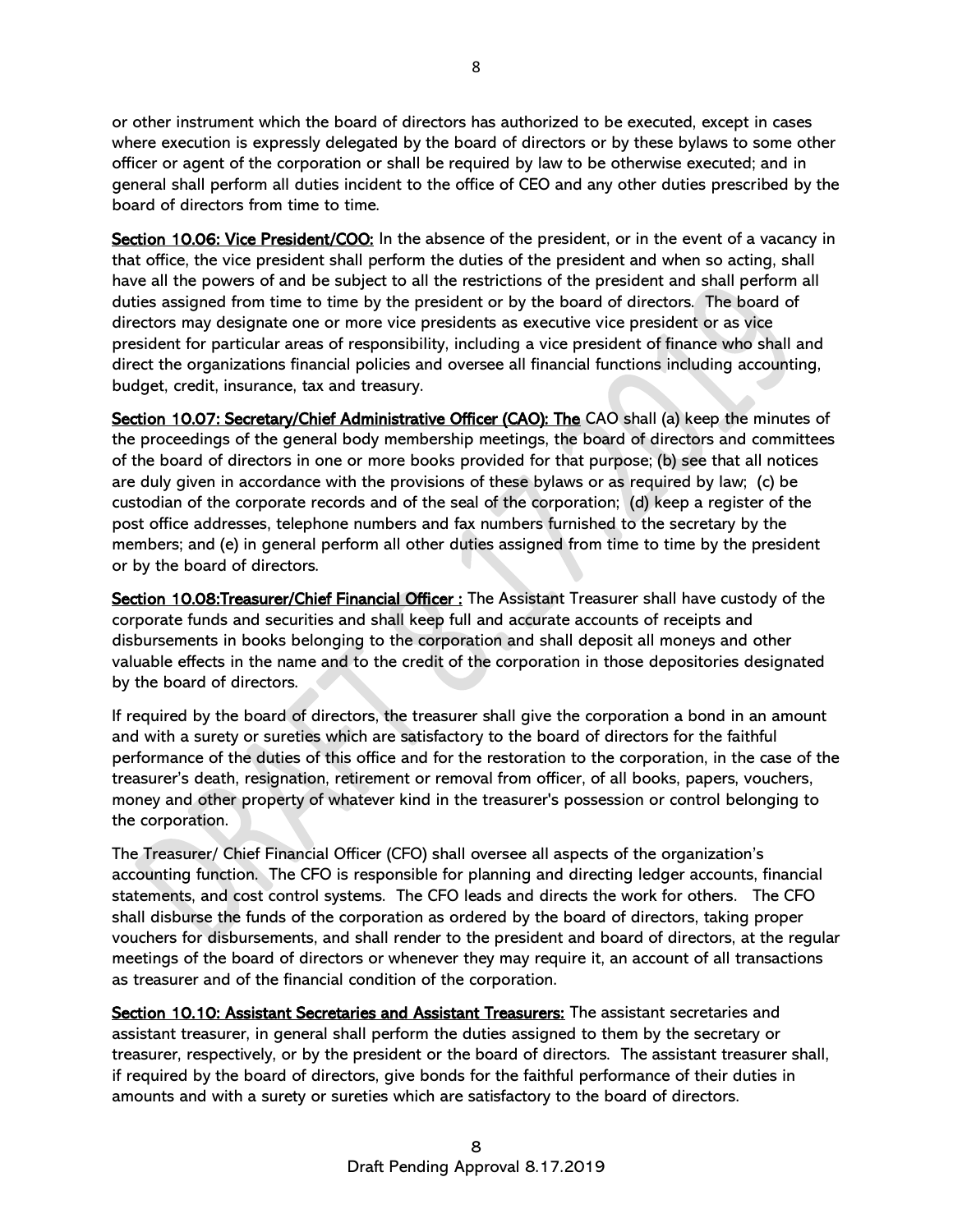Section 10.11: Annual Report: The President/CEO or any other officer designated by the board of directors shall prepare or cause to be prepared annually a full and correct statement of the affairs of the corporation, including a balance sheet and a statement of the results of operations for the preceding fiscal year, which shall be submitted at the annual meeting of the general members and filed within twenty (20 days thereafter at the principle officer of the corporation.

Section 10.12: Salaries: The salaries of the officers shall be determined by a separate committee and no officer shall be prevented from receiving a salary by reason of the fact that the officer is also a director of the corporation.

# ARTICLE XI

## **COMMITTEES**

Section 11.01: Committee Formation: The board may create committees as needed, outreach and engagement, training and development, ethics, etc. The President appoints and the Board of Directors approve all committee chairs and members. The Board of Directors has the authority to dismiss members and or retract committees as necessary and when it deems appropriate and in the best interest of the Corporation.

It is expected that all committees are working committees and shall produce timely reports to the board of directors.

A Finance Committee shall be established and forever required when the corporation reaches and exceeds \$100,000 of operating capital. Finance committee roles and responsibilities will be established at such time.

Section 11.03 Committee Meetings. Committees shall meet according to the established frequency schedule set forth by the Board of Directors. Such meetings shall be called and chaired by the Chairperson of the committee or his or her designated replacement.

# ARTICLE XII

# FISCAL AFFAIRS

Section 12.01: Fiscal Affairs. The fiscal affairs of the Corporation shall begin on the first of January of each year, and end on the last day of December in each year which is considered a calendar year. Board approved financial reports are to be given to the general members, by the CFO/Treasurer on an annual basis.

Section 12.02: Fiscal Policies and Procedures. The fiscal affairs of the Corporation shall be governed by Fiscal Policies and Procedures and approved by the Board of Directors.

Section 12.03: Inspection of the Books. Upon request from a member, the Secretary/Chief Administrative Officer (CAO) shall make corporate books and accounting records available to members within 30 business days.

Section 12.04: Annual Audit. At the close of a calendar year the Board shall retain a Certified Public Accountant to perform an audit of corporate books and financial accounts. The Board of Directors shall designate through the recommendations of the Finance Committee, an auditor other than a member of the Board of Directors.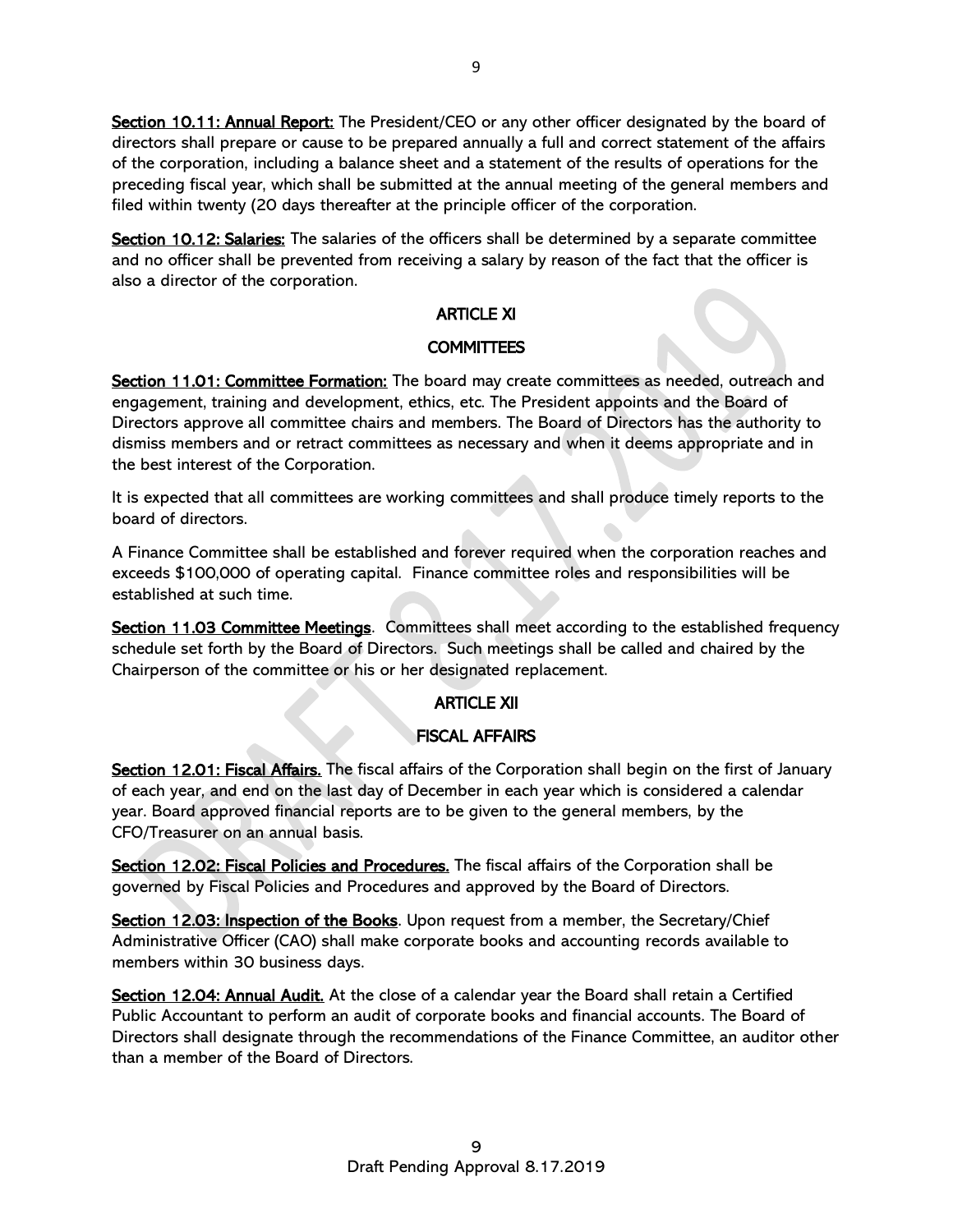Section 12.05: Expenditures. Expenditures of funds requested (i.e. products, events or projects) amounting to over Five Hundred Dollars (\$500) per expense must be approved by a majority vote of the Executive Board at any properly announced meeting.

Section 12.06: Financial Reports. Quarterly Reports shall be prepared by the Treasurer/CFO and presented to the Executive Board of Directors and Annual Financial Reports shall be presented to the General Membership Body.

# ARTICLE XIII

# CONTRACTS, LOANS, CHECKS AND DEPOSITS

Section 13.01: Contracts. The President is authorized to enter into any contract, lease or other agreement, and to execute and deliver any instrument, on behalf of the Corporation which is to be entered or executed and delivered in the ordinary course of the Corporation's business pending the approval of the board. In addition, the executive board may authorize any officer or officers, agent or agents of the Corporation, in addition to the officers so authorized by these Bylaws, to enter into any contract or execute and deliver an instrument in the name of and on behalf of the Corporation pending the approval of the board. Such authority may be general or confined to specific instances and follow conflict of interest policy and procedures. The Executive Board may also authorize the Corporation to enter into employment contracts with any of its employees for any length of time and on any terms and conditions it deems wise.

Section 13.02: Loans. No loans shall be contracted on behalf of the Corporation and no evidences of indebtedness shall be issued in its name unless authorized by a resolution of the Board of Directors, or a committee thereof, and except as permitted by law. Such authority may be general or specific in nature and scope.

Section 13.03: Checks and Drafts. All checks, drafts or other orders for the payment of money issued in the name of the Corporation shall be signed by two officers (President and Treasurer), In the event, one of the above officers are unavailable, the Vice President may sign in lieu of the absent officer.

Section 13.04: Deposits. All funds of the Corporation shall be deposited from time to time to the credit of the Corporation in such banks, trust companies, or other depositories as the Executive Board or a committee shall direct.

Section 13.05: Miscellaneous Transactions. The following types of transactions shall not be entered into without a vote by the Executive Board of Directors approving the same as provided herein:

- 1. Participation in administrative or legal proceedings, except as may be necessary to enforce rules and regulations adopted by the Corporation.
- 2. Contracts or transactions that may commit the Corporation to an amount, either alone, or in combination with other commitments, in excess of the total approved budget of the Corporation.

Section 13.06: Gifts: Executive Board of Directors may accept on behalf of the Corporation any contribution, gift, bequest, or device for the general purposes or for any special purpose of the Corporation so as long as such gifts are approved by the Executive Board of Directors.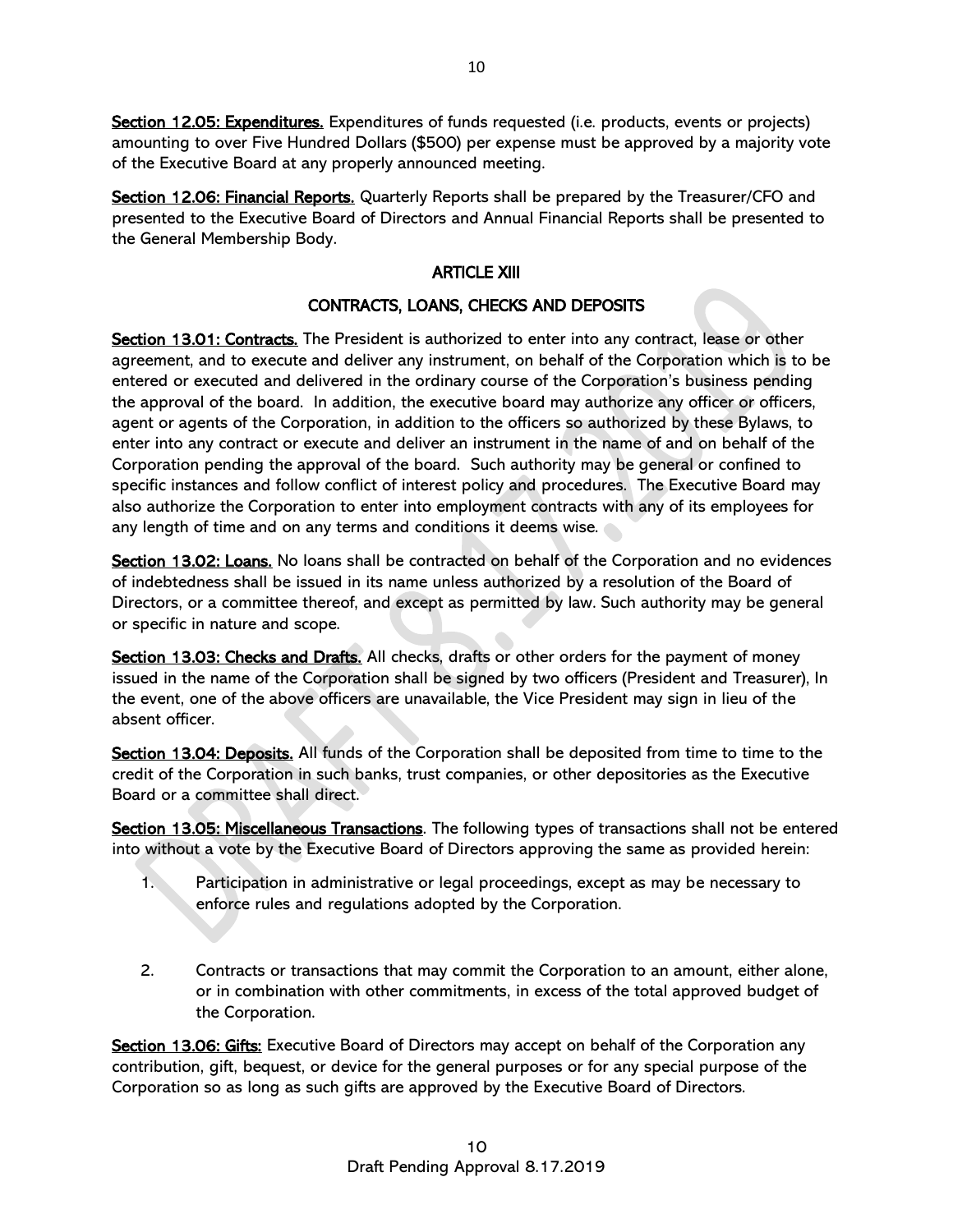#### ARTICLE XIV:

### INDEMNIFICATION OF OFFICERS AND DIRECTORS

Section 14.01: Indemnification of Officers and Directors. In addition to, and not in any way in limitation of, all indemnification rights and obligations otherwise provided by law, the Corporation shall indemnify and hold harmless its Directors and Indemnified Officers against all Liabilities and Expenses in any Proceeding (including, without limitation, a Proceeding brought by or on behalf of the Corporation itself) arising out of their status as Directors or officers, or their service at the Corporation's request as a Director, officer, partner, trustee, employee or agent of another foreign or domestic Corporation, limited liability company, Corporation, partnership, joint venture, trust, employee benefit plan or other enterprise, or their activities in any such capacity; provided, however, that the Corporation shall not indemnify a Director or an Indemnified Officer against Liabilities or Expenses that such person may incur on account of activities of such person which at the time taken where known or believed by him or her to be clearly in conflict with the best interest of the Corporation.

The Executive Board of Directors shall have the authority to adopt such resolutions pertaining to the implementation of this Section 14.01 as it may from time to time determine, and such resolutions shall be given full effect, even though they supplement, amplify or go beyond the provisions of this Section 14.01, provided and to the extent such resolution does not violate any provision of the Act or Articles. This Section 14.01 shall be construed in a manner to fully effect the purpose and intent of the resolution of the Corporation's Executive Board of Directors approving and adopting this provision.

## ARTICLE XV:

### **INSURANCE**

Section 15.01 Insurance. The Corporation may purchase and maintain insurance on behalf of its directors, officers, employees and agents and those persons who were or are serving at the request of the Corporation in any capacity with another Corporation, partnership, limited liability company, Corporation, joint venture, trust, employee benefit plan or other enterprise // against any liability asserted against or incurred by such person in any capacity, or arising out of his or her status as such, whether or not the Corporation would have the power to indemnify such person against such liability under the provisions of this Article XV or otherwise. Any full or partial payment made by an insurance company under any insurance policy covering any director, officer, employee, agent or other person identified above made to or on behalf of a person entitled to indemnification ( to compensate for damage or loss sustained, expense incurred, or to guard or secure against anticipated loss; give security against (future damage or liability), under this Article XV shall relieve the Corporation of its liability for indemnification provided for in this Article XV or otherwise to the extent of such payment, and no insurer shall have a right of substitute against the Corporation with respect to such payment.

#### ARTICLE XVI:

#### GENERAL PROVISIONS

Section 16.01 Succession Order. The succession order to the President for purposes of these By-Laws shall be the Vice-President, the Treasurer and then Secretary (in such order), and if there are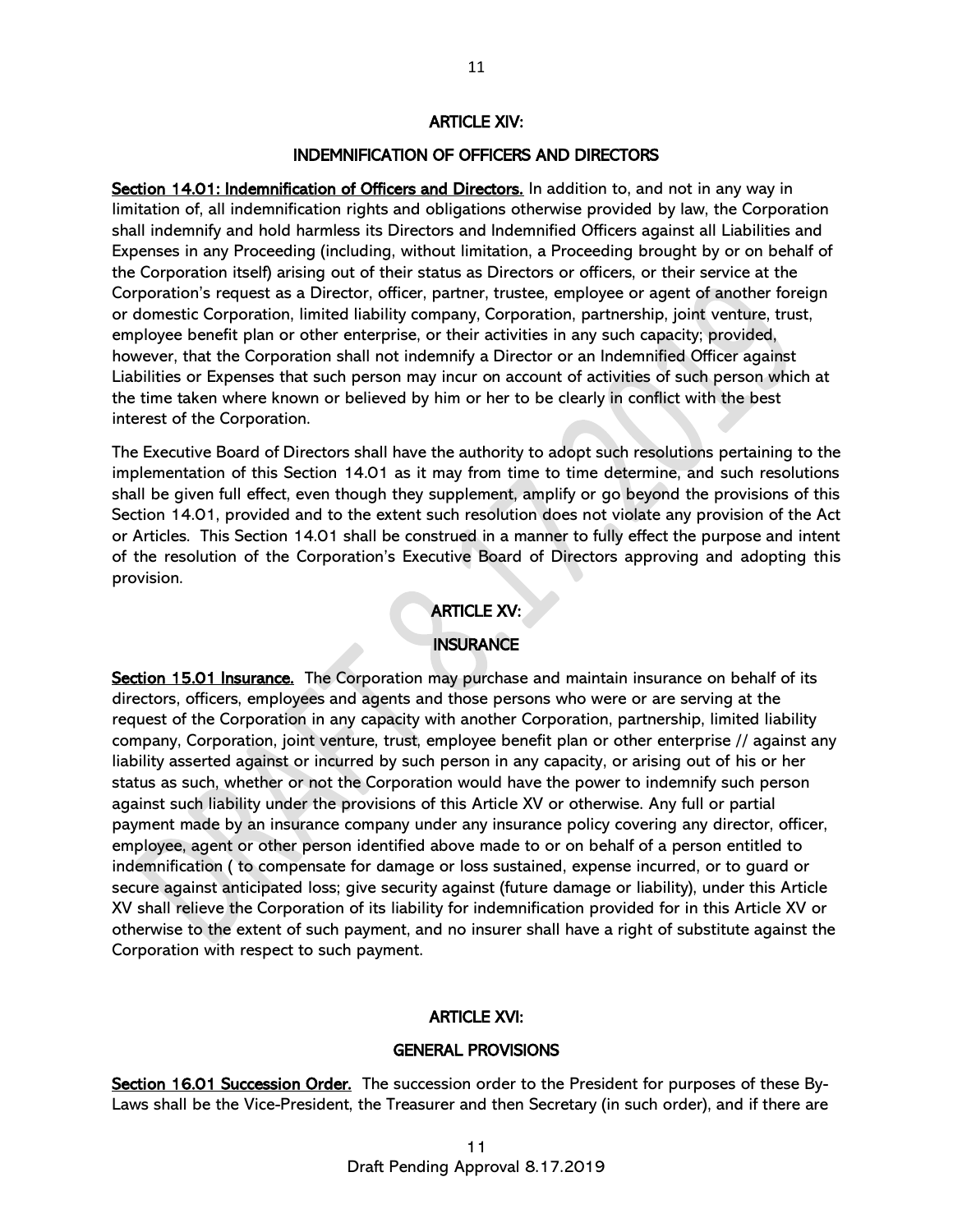no persons holding such offices or if the Board of Directors shall determine to alter such succession order, the person selected to preside by a majority of the directors present or participating in a meeting at which such designation is necessary.

Section 16.02 Conflict. In case of any conflict between the Articles of Incorporation and the Bylaws, the Articles shall control;

#### ARTICLE XVII:

#### AMENDMENT OF THE BYLAWS

Section 17.01: Amendments to the Bylaws: The amendment to the bylaws shall be made at any board of directors regular, quarterly special or emergency meeting after the members have been notified of all proposed amendment/s to the bylaws up to three to five (3 to 5) days advance written, email or telephone notice. Adoption of amendment shall require a two- thirds (2/3) vote of the members present at the meeting. An approved copy of the bylaws shall be distributed to all Corporation members.

#### ARTICLE XVIII:

#### ADOPTION OF THE BYLAWS

Section 18.01: Adoption. The Adoption of these bylaws shall require a two-thirds (2/3) vote of the executive board of directors at any meeting.

### ARTICLE XIX:

### **DISSOLUTION**

Section 19.01 Dissolution. The executive board of directors may condition its submission of the proposal for dissolution on any basis and shall be treated according to the regulations set forth in the Articles and according to its Bylaws. Upon the dissolution of the corporation, assets shall be distributed for one or more exempt purposes within the meaning of section 501(c)(3) of the Internal Revenue Code. Any such assets not so disposed of shall be disposed of by a Court in the jurisdiction in which the principal office of the corporation is then located, exclusively for such purposes or to such organization or organizations, as said Court shall determine, which are organized and operated exclusively for such purposes.